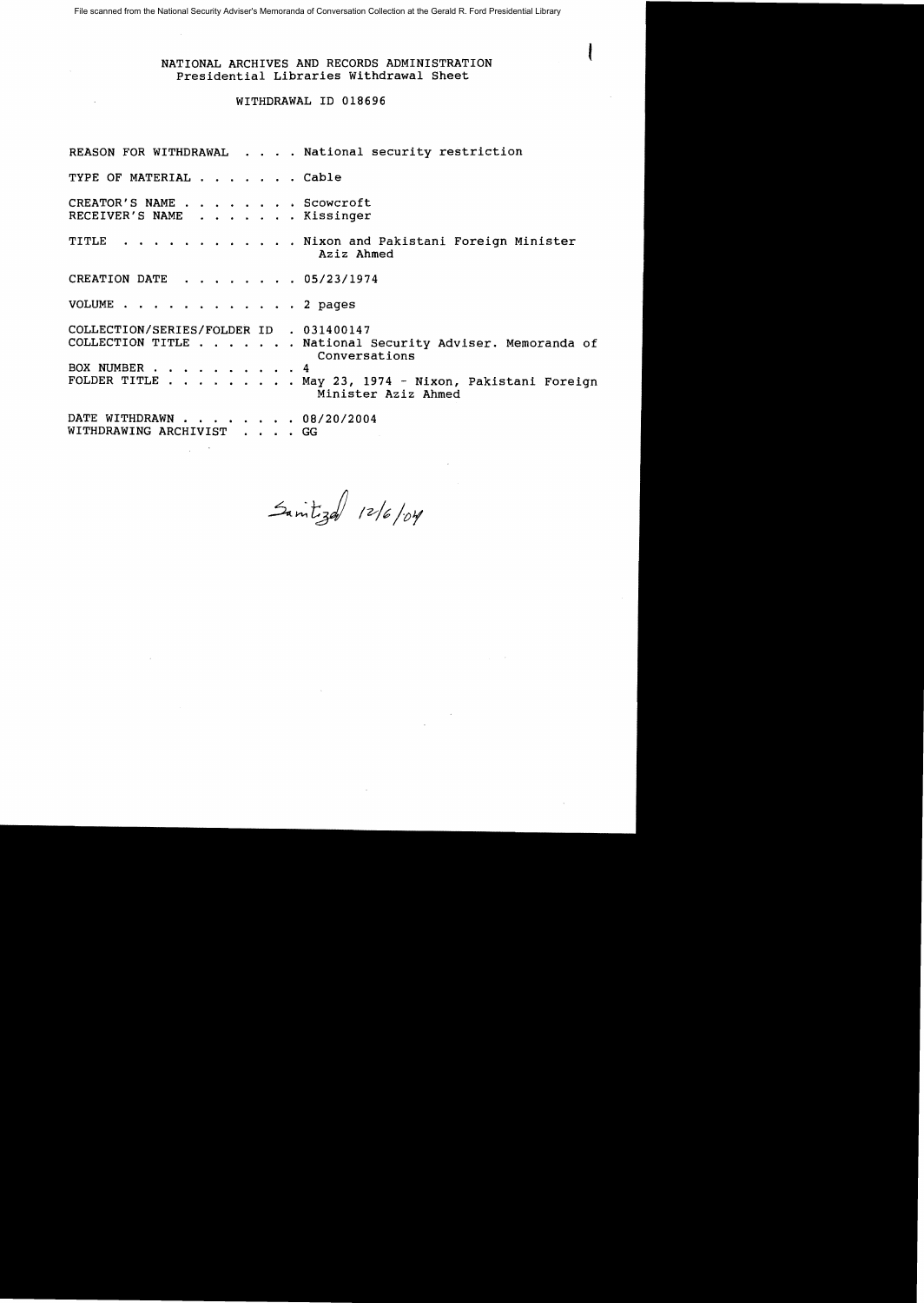⊾s cnnu

しゅうのよう

DECLASSIFIED, with Antine exempt

DAL

**AUTHORITY** 

∑<br>מ

| त                                                   | will www.uurinn <del>.com</del><br>$\sim$ . |
|-----------------------------------------------------|---------------------------------------------|
| FLASH<br>$\frac{DE}{Z}$<br>FM THE SITUATION ROOM    |                                             |
| TO AMCONSUL JERUSALEM                               |                                             |
| T O P S E C R E T SENSITIVE VIA<br>$\overline{x_1}$ | WH41488                                     |

TOHAK 299

PLEASE DELIVER TO BREMER/RODMAN FOR THE SECRETARY

 $\overline{\mathsf{T}}\mathsf{n}$ : HENRY A. KISSINGER BRENT SCOWCROFT FROM:

THE PRESIDENT'S IS MINUTE MEETING WITH AZIZ AHMED LASTED ABOUT 40 MINUTES. AHMED POINTED OUT THE THREAT FACING PAKISTAN. HE. DRSERVED THAT INDIA'S DEFENSE BUDGET IS AT THE HIGHEST LEVELS EVER, THAT THE SOVIET UNION IS SHIPPING ARMS TO INDIA AND NOW INDIA HAS EXPLODED A NUCLEAR DEVICE. ON PAKISTAN'S OTHER BORDER. THE SOVIET UNION IS HELPING THE AFGHANS TO ARM AND IS SECRETLY ENCOURAGING BALUCHISTANI IRREDENTISM. PAKISTAN IS THUS SURROUNDED BY ENEMIES WHO ARE RECEIVING OUTSIDE MILITARY SUPPORT.

PAKISTAN ON THE OTHER HAND IS STILL VERY WEAK. THE PAKISTANIS APPRECIATE OUR ASSISTANCE WITH THEIR TANK MODERNIZATION BUT THAT DOES NOT ADD TO THEIR MILITARY ARSENAL. THEY NEED DEFENSIVE THEY NEED HELP RIGHT WEAPONS -- SAMS AND ANTI-TANK MISSILES. AWAY AND THE U.S. IS THE ONLY ONE WHO CAN REALLY PROVIDE IT. FRANCE WILL SELL ARMS BUT THEIR PRICES ARE EXORBITANT BECAUSE THEY KNOW THE PAKISTANIS HAVE NO REAL ALTERNATIVE.

RESIDES ARMS, BHUTTO ASKS CONSIDERATION OF A GUARANTEE TO NON-NUCLEAR POWERS BY NUCLEAR POWERS AGAINST NUCLEAR ATTACK.

THE PRESIDENT RESPONDED THAT WE HAVE AN ASSESSMENT OF THE NEW SITUATION NOW UNDERWAY AND WE WOULD CONSULT CLOSELY WITH PAKISTAN AS THINGS DEVELOP. HE SAID WE WOULD CONTINUE TO DO WHATEVER WE COULD -- SUCH AS THE ARRANGEMENT WE HAD WORKED OUT ON THE TANKS -- BUT WE WERE SEVERELY LIMITED IN OUR ABILITY TO GIVE MILITARY HELP. WE WOULD DO OUR BÊST, HOWEVER, EITHÊR

\*WHSR COMMENT

 $S$ ECFL

**RECALLED** PSN:051709 PAGE 01

TOR:144/02:42Z DTG:2402002 MAY 74

<del>E C R E T \*\*\*\*\*\*\*</del>S COPY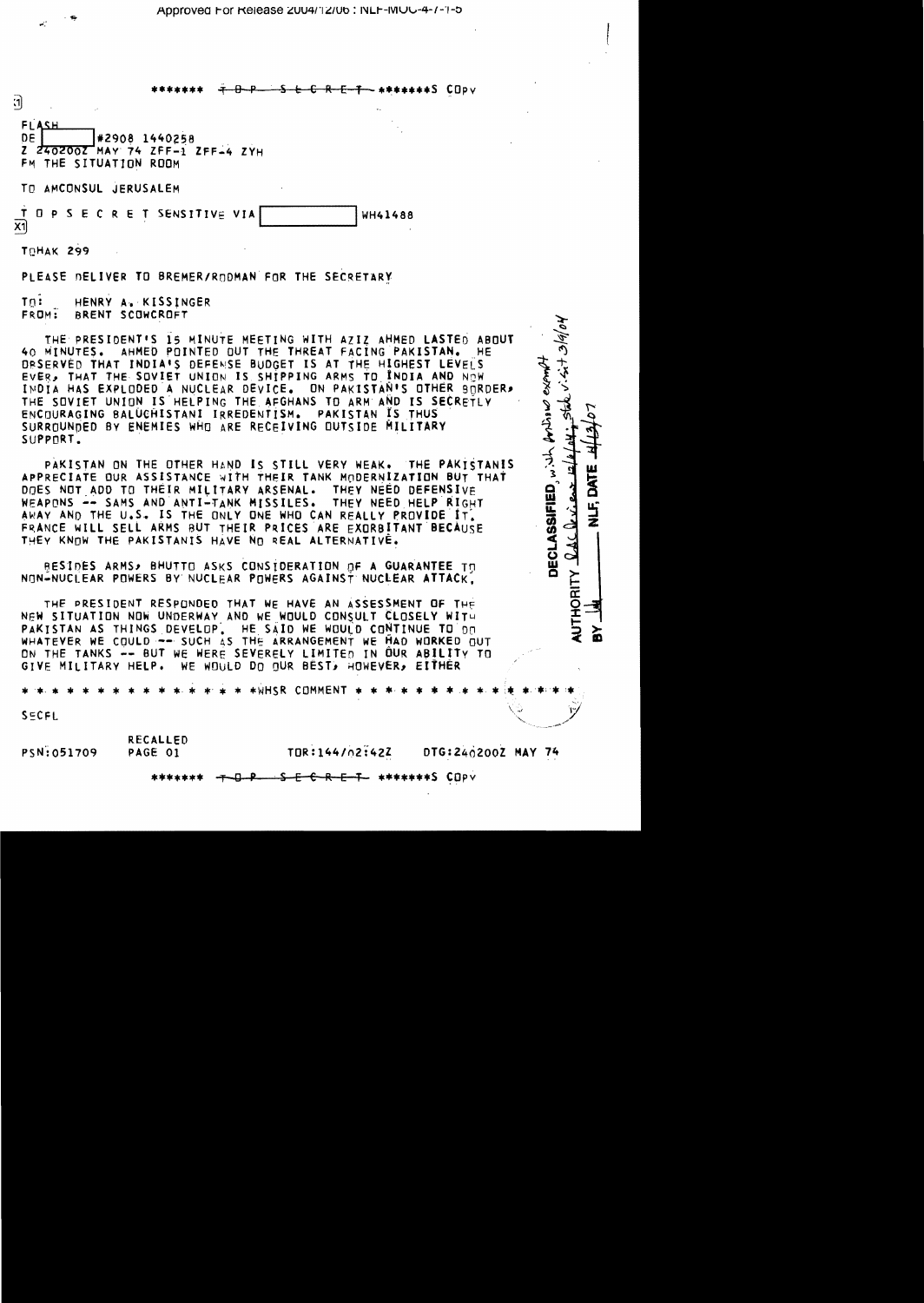## <del>O P – S E C R E T -</del> \*\*\*\*\*\*\***S C**OPY

DIRECTLY OR INDIRECTLY, TO IMPROVE PAKISTAN'S DEFENSIVE CAPABILITIES.<br>THE PRESIDENT ALSO SAID THAT WE WOULD USE OUR INFLUENCE, BOTH WITH INDIA AND THE SOVIET UNION, TO RESTRAIN THEM WITH RESPECT TO ANY POSSIBLE ADVENTURISM AGAINST PAKISTAN. **WE WAULD ALSO** AANALYZE CAREFULLY BHUTTO'S CONCEPT FOR A GUARANTEE OF NON-NUCLEAR POWERS. HE POINTED OUT THAT THE PRC WAS A GOOD FRIEND OF PAKISTAN AND THAT WE WOULD KEEP IN TOUCH WITH THE CHINESE ON THIS ISSUE.

AHMED REPORTED THAT INDIA HAD GONE TO WAR IN THE PAST DURING TIMES WHEN THE U.S HAD GOOD RELATIONS WITH IT AND THE SOVIET UNION WAS COMPLETELY UNSCRUPULOUS, THE PAKISTANIS, THEREFORE, COULD NOT DEPEND ON THE RESTRAINT THE U.S. WOULD TRY TO INDUCE. BHUTTO IS WORRIED ABOUT WHAT TO TELL HIS PEOPLE AND HIS MILITARY WHEN STATES ON BOTH SIDES OF PAKISTAN WERE REARMING AND ONLY PÄKISTA HAD NO ACCESS TO MILITARY EQUIPMENT.

THE PRESIDENT, IN CONCLUSION, ASSURED AHMED THAT THE U.S. WAS COMMITTED TO THE INDEPFNDENCE AND INTEGRITY OF PAKISTAN, THAT WE WERE UNDER NO ILLUSIONS WITH REGARD EITHER TO THE SOVIET UNION OR INDIA, AND THAT WE WOULD DO EVERYTHING WE COULD TO ASSIST THEM IN MEETING THEIR NEEDS.

I THINK THE MEETING SERVED THE PURPOSE FOR WHICH IT WAS INTENDED.

WARM REGARDS.

523

**RECALLED** PSN:051709 PAGE 02

DTG:240200Z MAY 74  $OF$  02 TOR:144/02:42Z

####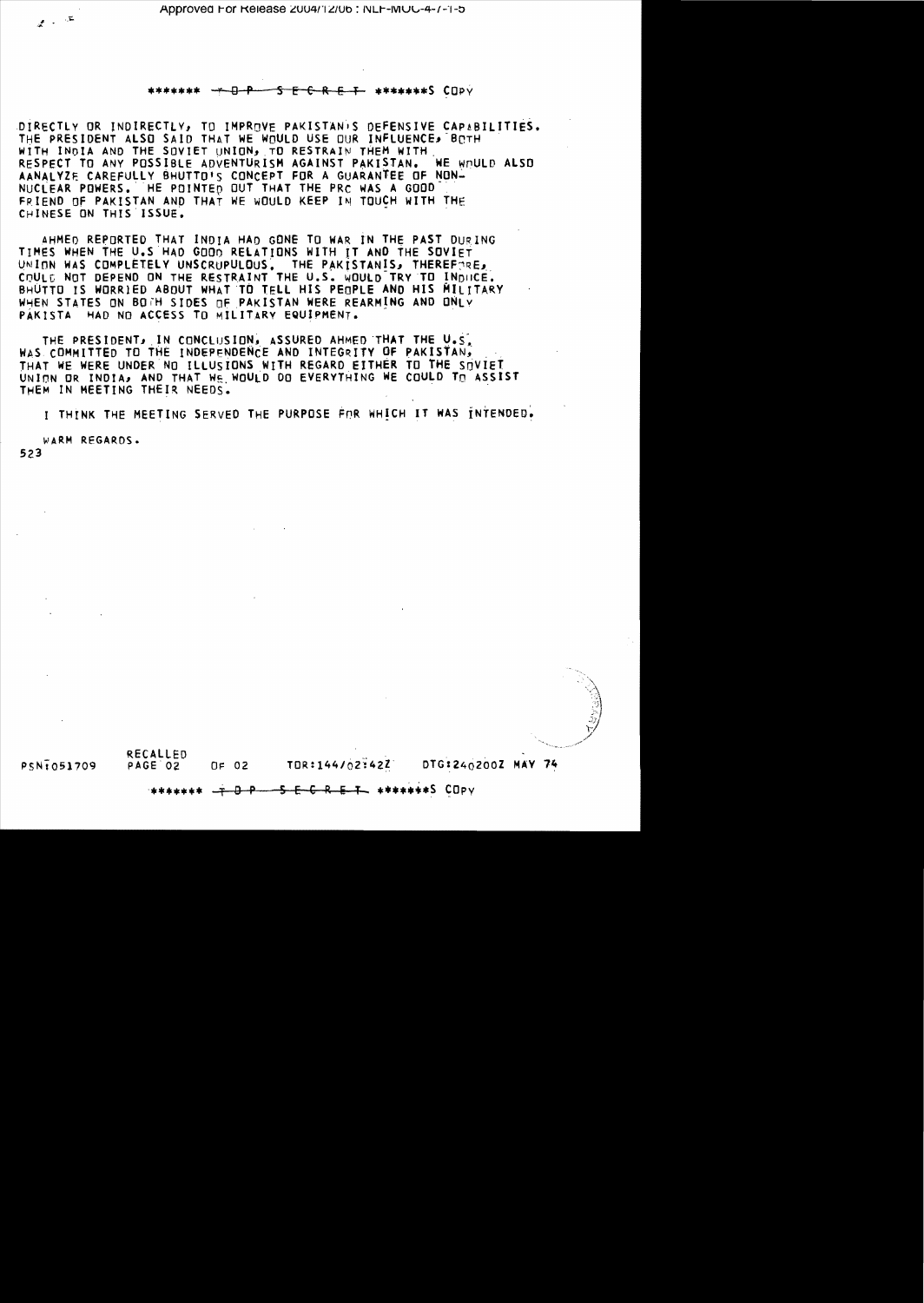Scourit bie

MEMORANDUM

# $S_{\text{EGRE}}/XGDS - 3$  THE WHITE HOUSE WASHINGTON

## MEMORANDUM OF CONVERSATION

PARTICIPANTS: President Nixon

Lt. General Brent Scowcroft, Deputy Assistant to the President for National Security Affairs Aziz Ahmed, Minister of State for Defense and Foreign Affairs, Pakistan

I

DATE & TIME: Thursday - May 23, 1974 10:30 a. m.

PLACE: The Oval Office The White House

Ahmed: It is kind of you to receive me. I bring regards from Prime Minister Bhutto. We and the people of Pakistan are distressed about Watergate. It is very disturbing to us that it has been dragged out.

President: Don't you worry about that; we will take care of that.

Ahmed: You know our situation, but let me bring you up to date. Our prisoners are back and we thought we could move to normalization with India. There still were a couple of problems. India's defense budget is the highest ever; the Soviet Union ships arms to India; Brezhnev's visit has resulted in more arms -- including SAM-6 and 7s. After Swaran Singh's visit to Moscow, 400 officers went to Moscow for training, and after he want to Afghanistan, 300 Afghans went to India.

These developments disturb us. They are building their army, but not to attack the PRC.

And we have no designs on Afghanistan. If the Soviets give them arms, it helps them with their irredentist aims. The Soviet Union tries to show they are not behind the Baluchistan movement.

**DECLAGGIFIED**<br>E.O. 12066, SEC. 1.1 NSC MEMO, 11124198, STATE DEPT. CONDELINES, Shot Rev. e.s 3/8/04  $\sim$  NARA DATE  $2/5/04$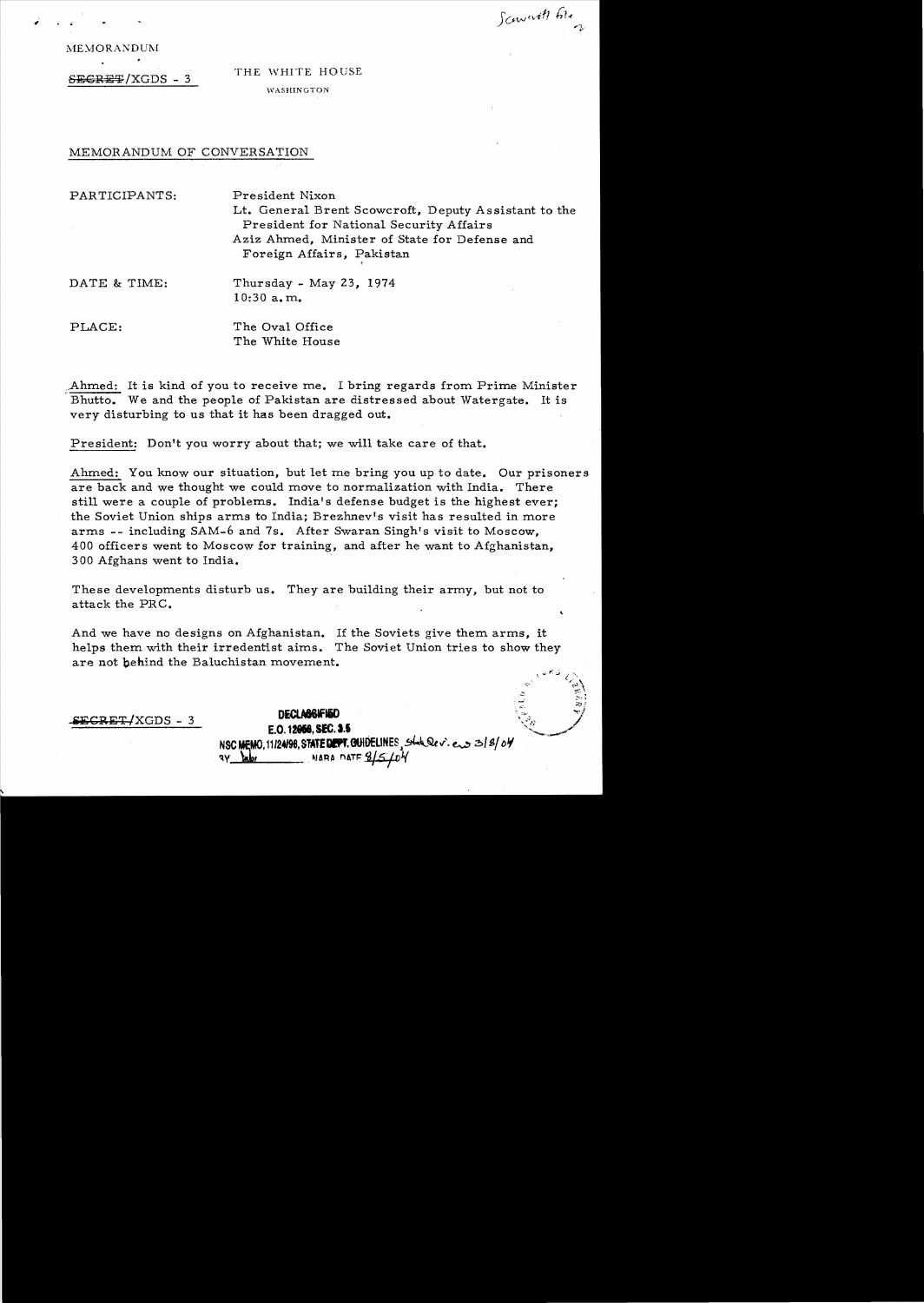· .

And while we were wondering why there is this Indian buildup, here comes the nuclear test. We were not surprised, but shocked. There is a tendency to play it down in some quarters, and Mrs. Gandhi says it's"peaceful." We think the Soviet Union will enable them to build nuclear weapons. This detonation we think is just a first step in the development of nuclear weapons and a delivery system.

The timing of the explosion is interesting. The Prime Minister was in Peking a week ago. The PRC said they are ready now to establish relations with all states in the subcontinent. 'Why this timing? Is the Soviet Union or Mrs. Gandhi trying to prevent better relations with the PRC?

Apart from the indirect pressure by the Soviet Union on us -- and on Iran through Iraq - - the idea is to get control of the Gulf, so we must be brought to heel.

Iran has moved to placate the Soviet Union. The Shah supported the South Asian security pact and said he would help implement it. On 14 March the Soviet Union sent this message to Bhutto [He reads from note at Tab *A}:* 

> "Pakistan's membership of CENTO and the activization of its participation in the military activities of the bloc is, in our opinion, an anachronism and it can scarcely meet the interests of the peace-loving countries of this region interested in making the process of relaxation of tension irreversible." The message also refers to Asian Collective Security in Asia and asks Pakistan to consider supporting the idea and making a statement on the question.

So then the Soviet Union is getting more and more specific about the Asian Security System. We have no desire to be drawn in.

So here we are. Two things worry us. 'We are still weak. The provision of tanks is helpful and we are grateful we won't have to pay. But that doesn't add to our arsenal. We need defensive weapons -- SAMs and anti-tank missiles. It is only for defense against India -- and Afghanistan, which might not stand aside in another war.

The Prime Minister would like some help soon. And could the nuclear powers give a guarantee to the non-nuclear powers against nuclear attack? You gave one guarantee to India when China attacked. We think it would be helpful, not just for us but also for many others if more countries get nuclear weapons. A system which would rule out blackmail,would reduce the incentive to get nuclear weapons. It is an immediate problem for us, but a general one for all.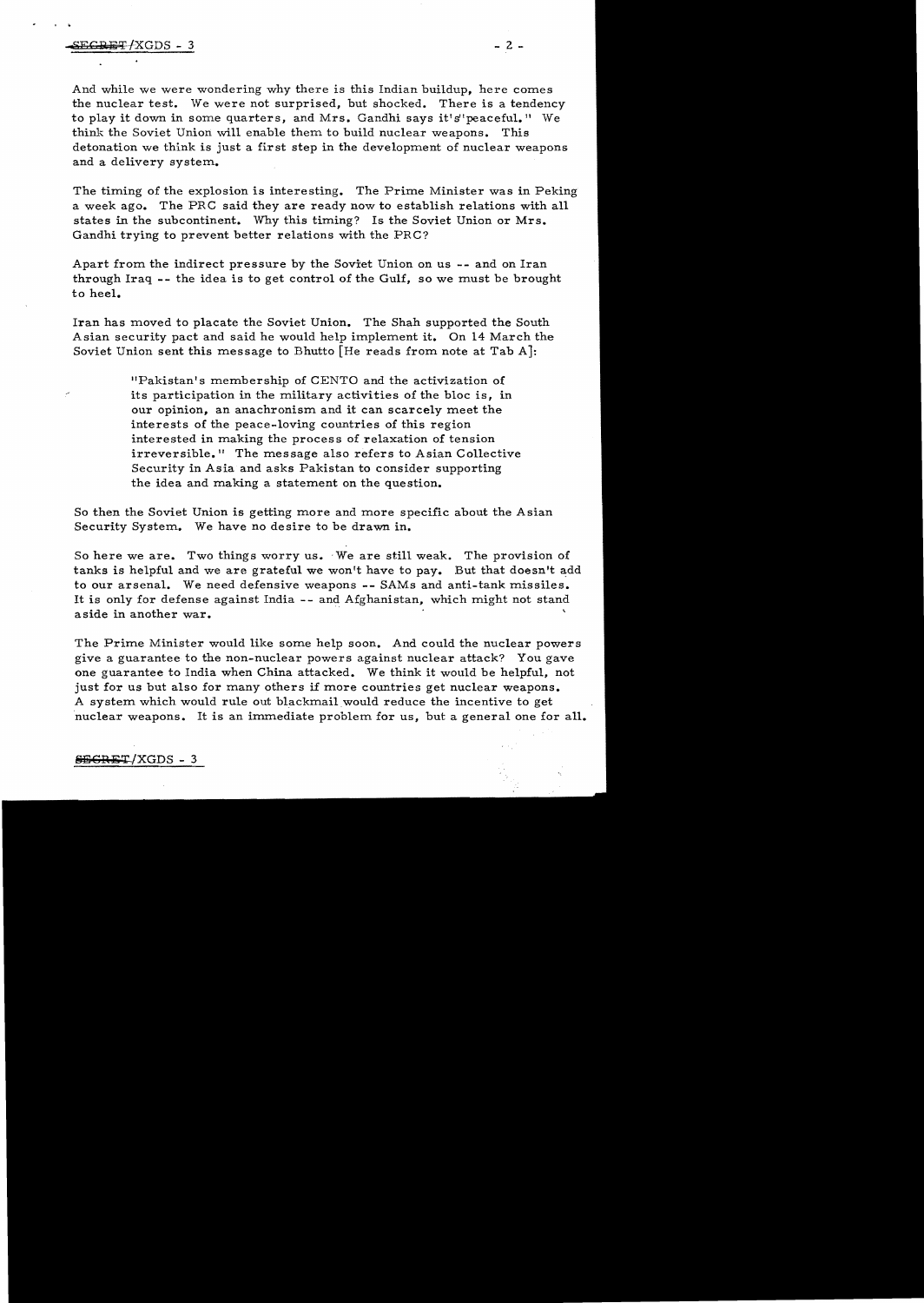### -elk""P ~'P-fXGDS - 3 - 3

We are worried. We are holding out, trying to work for peace. You have been very kind and gracious.

President: But not able to do very much. We must begin with an assessment -you should make one also -- on the implications of the Indian nuclear weapons. We will keep you informed on our analysis.

If it is, as you describe, a Soviet attempt to encircle Pakistan and a move to another partition -- as a part of a move to the Indian Ocean -- we must assess that also.

Another point is what the U. S. can do. You know what restrictions have been put on us. We have done what we could on tanks and will continue. We will see on defensive capabilities what we can do directly or indirectly.

We will do what we can with India. We are starting a dialogue with them. Now, India in the past has not been easily dissuaded. But I think you know it is better for the U. S. to have some influence with India rather than leave it to the Soviet Union. The independence of Pakistan is a principle to which we are committed. We will use our influence to help you defend that independence, both by getting you the means and helping with other countries.

The Afghanistan thing is worrisome. An irresponsible Afghanistan could be the last cannon on the deck. You couldn't fight on two fronts. Of course, our position on the Asian Security system is the same as yours.

I would summarize thus: we will help as we can with military equipment, but we can't promise. Secondly, we will use our influence with India and the Soviet Union to restrain them. Third, your concept of a guarantee for the non-nuclear countries is one we must assess. We must hold this close **--** who knows who could be next?

The Prime Minister is very sophisticated, both about his neighbors and about what we could do to affect the actions of those neighbors. We will make clear with the Soviet Union our determination about Pakistan. India needs our help and we will use our influence to focus India's energies internally and not externally. .

It seems to me that the non-nuclear countries need some sort of guarantee. We may not be able to put it in a treaty.

Ahmed: But the nuclear countries must know it.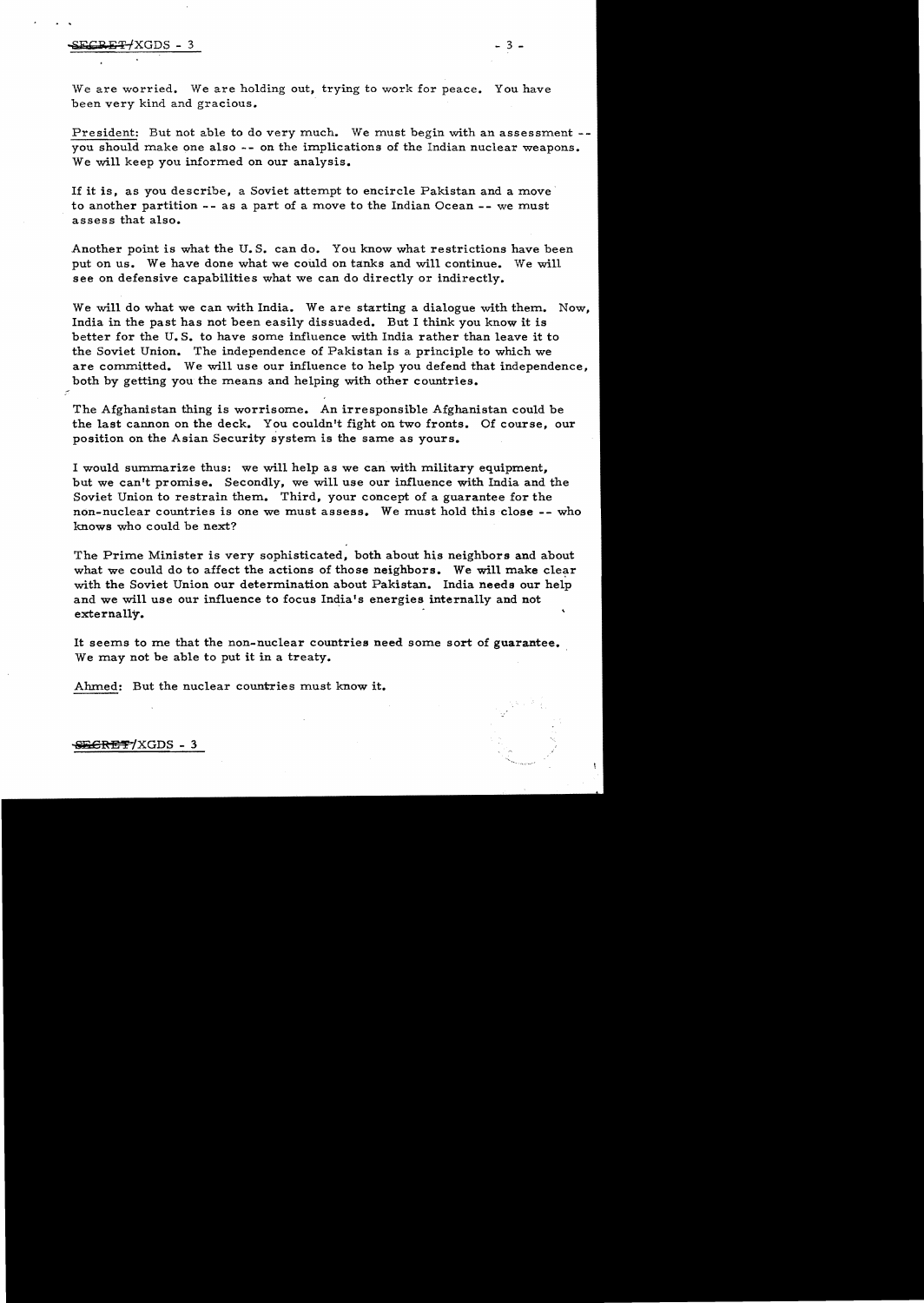President: The PRC is your friend. They don't want an expanded India. We will keep in close touch with the Chinese on this. The PRC already has some nuclear capability. Your best hopes are the PRC and the United States -hot in collusion but cooperating together, and by the U.S. playing a strong diplomatic role with the Soviet Union and India.

How we implement this we must work out. Trust what I told you at the time of the previous war. We did it with little support. But our actions then and now -- reflected our policy.

We are doing an assessment on these developments; you do likewise, and we will keep in close touch on what steps to take -- publicly and privately -- to ensure Pakistan's survival.

I am under no illusions about the Soviet Union -- or India. Nor about Afghanistan, since they may be a Soviet puppet. But keep close lines to the PRC. They can't help much now.

Ahmed: Thank you, Mr. President. Let me make just one or two brief comments. You should have influence with India, and with the Soviet Union. But India has gone to war when you had good relations with them. And the Soviet Union is unscrupulous. I don't know if they would stop in a crunch. And what do we tell our people? Not to worry? And for our armed forces: Everyone on both sides of us is rearming; only we can't get arms. We try to get something from France but it's only on tough financial terms. We are getting a few things, but the price has gone up 100% during our negotiations. Since we have no alternative, we have to pay the price. Our position is difficult.

President: I hate to have such a serious problem raised without being able to reassure you. I am seriously concerned, and we will take up at the highest level what we can do. We understand your assessment and we see what your neighbors are doing. I have no answers now, but we will try to develop answers at the highest level to the new situation. We don't want to promise what we can't deliver. Maybe your guarantee idea has merit. I promise we will look into it.

Ahmed: Thank you, Mr. President.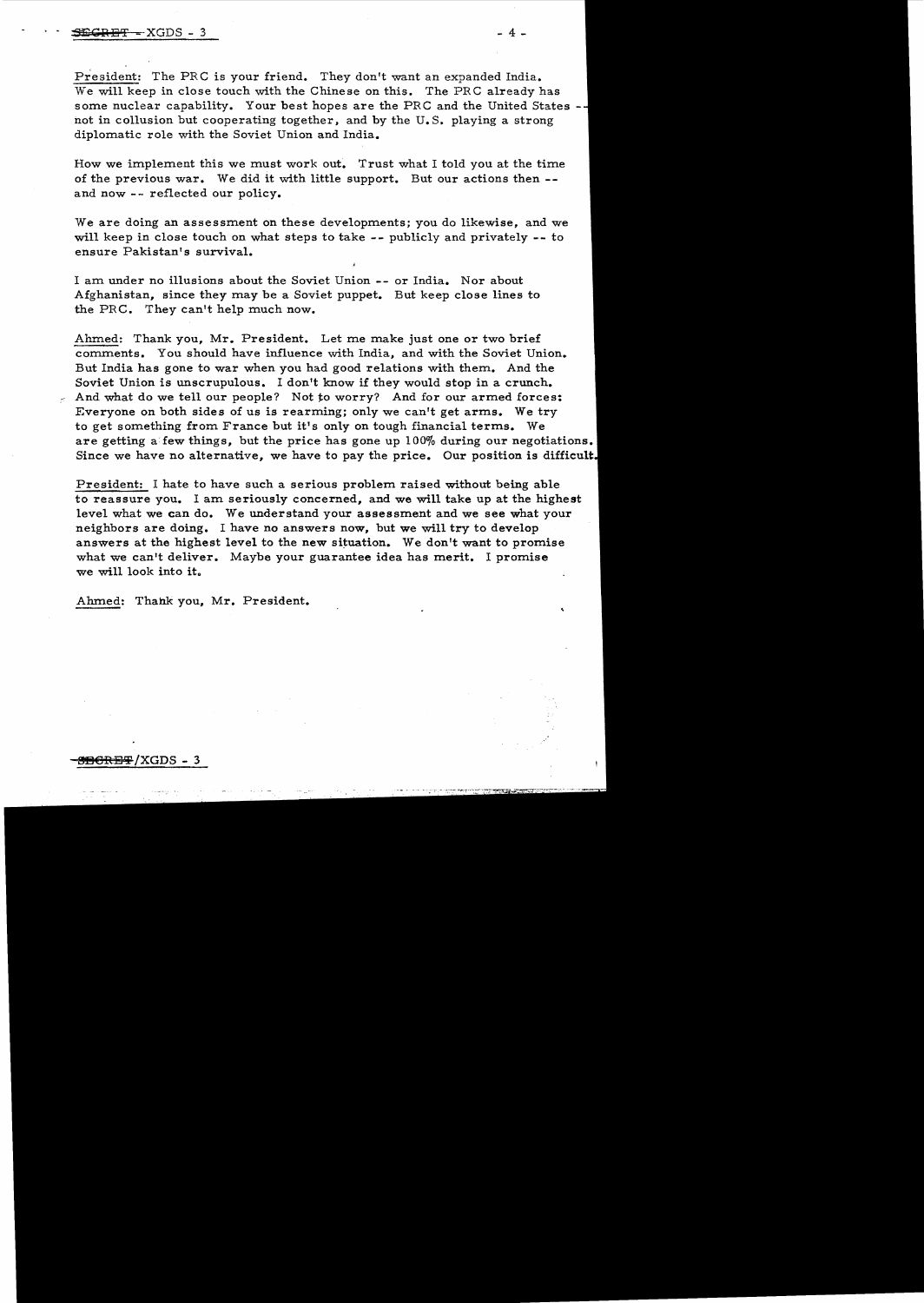March 74; Message

"Pakistan's membership of CENTO and the activization of its participation in the military activities of the bloc is, in our opinion, an anachronism and it can scarcely meet the interests of the peace-loving countries of this region interested in making the process of relaxation of tension irreversible". The message also refers to Asian Collective Security in Asia and asks Pakistan to consider supporting the idea and making a statement on the question.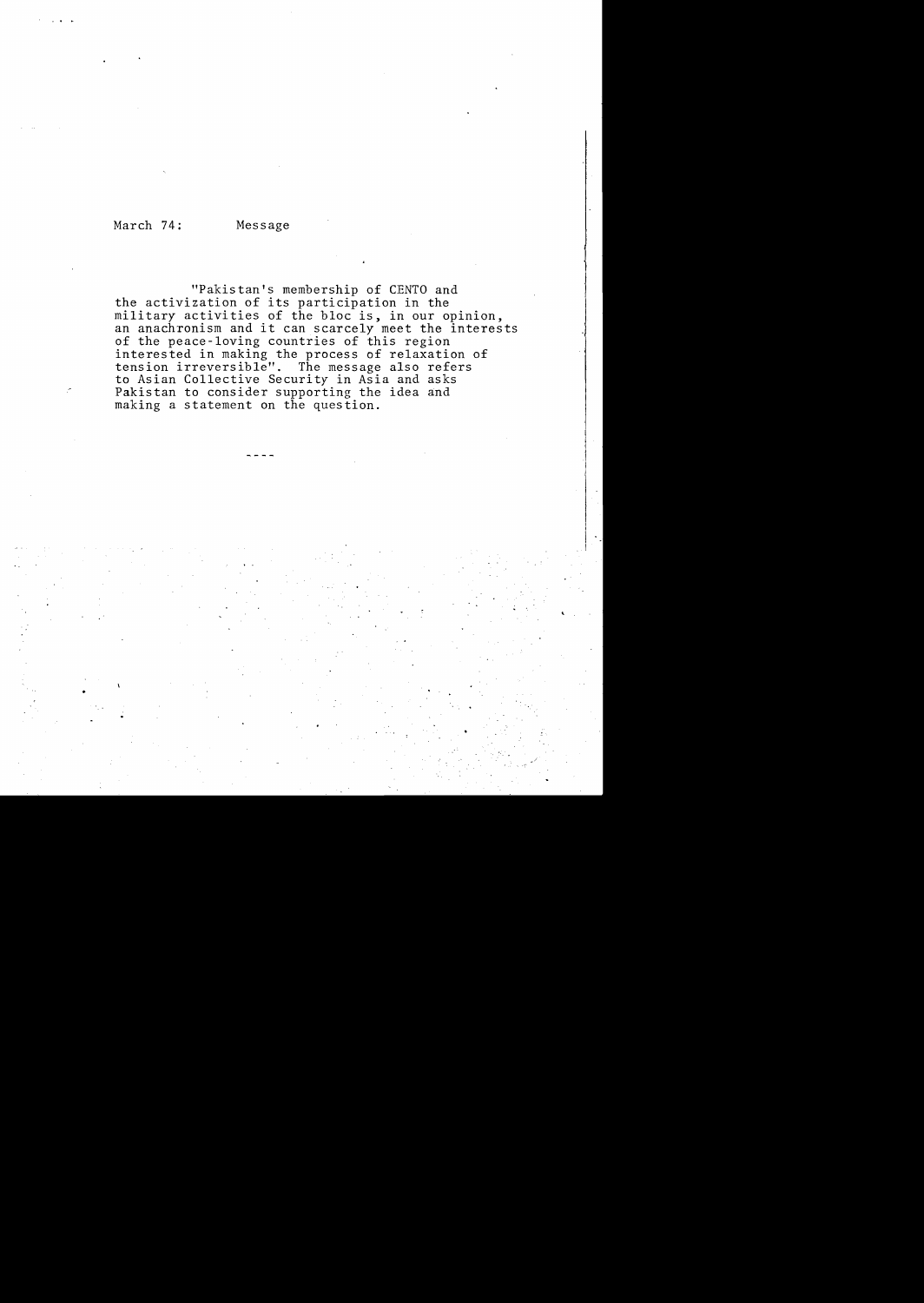Pres/ agiz abund 23 May 1030 Kind to wear me. Birg upando from Bhother. We a people of Pack as de time " what writingate Very derthill to my it has teen as draggedas. Don't you can de T aut, vou could take a for know one starting to the me hing your cap to doite, what I'm process are back + me thing for un could more to normaly - Stall avec implement proton: Indian dep band get t-yourle<br>earen, 50 ships anna Dachie; Buz vant C+ 7. After Singh west to Messen 400 frace cont & breson for haing + often be went to Jefun, sur Giffins voil & Indie. This datant no they kind then any wrote attack PRC Aul un hui no dougir en Cygnam. A une dutiet anne. S'Utrès & show they are not behind Backed much in Only while are were wandering orty Indian buildings, hus camp a michantest. We were with surpersil but shocked. There is tendency to flor it enun in sein gunter and "<br>Charles say it is peaceful "We think sure with some when the entire of the settern the uge o derne repter a work ago. He said they want wount establish Whitness up out states in satisfations. B Why this timing? Do SU a Gamble Trying to prevent better intothis as PRC

**DECLASSIFIED** E.O. 12966, SEC. 3.5 NSC MEMO, 11/24/98, STATE DEPT. GUIDELINES, State Rev. ew 3/8/04  $v_{\text{min}}$  NARA DATE  $3/5/04$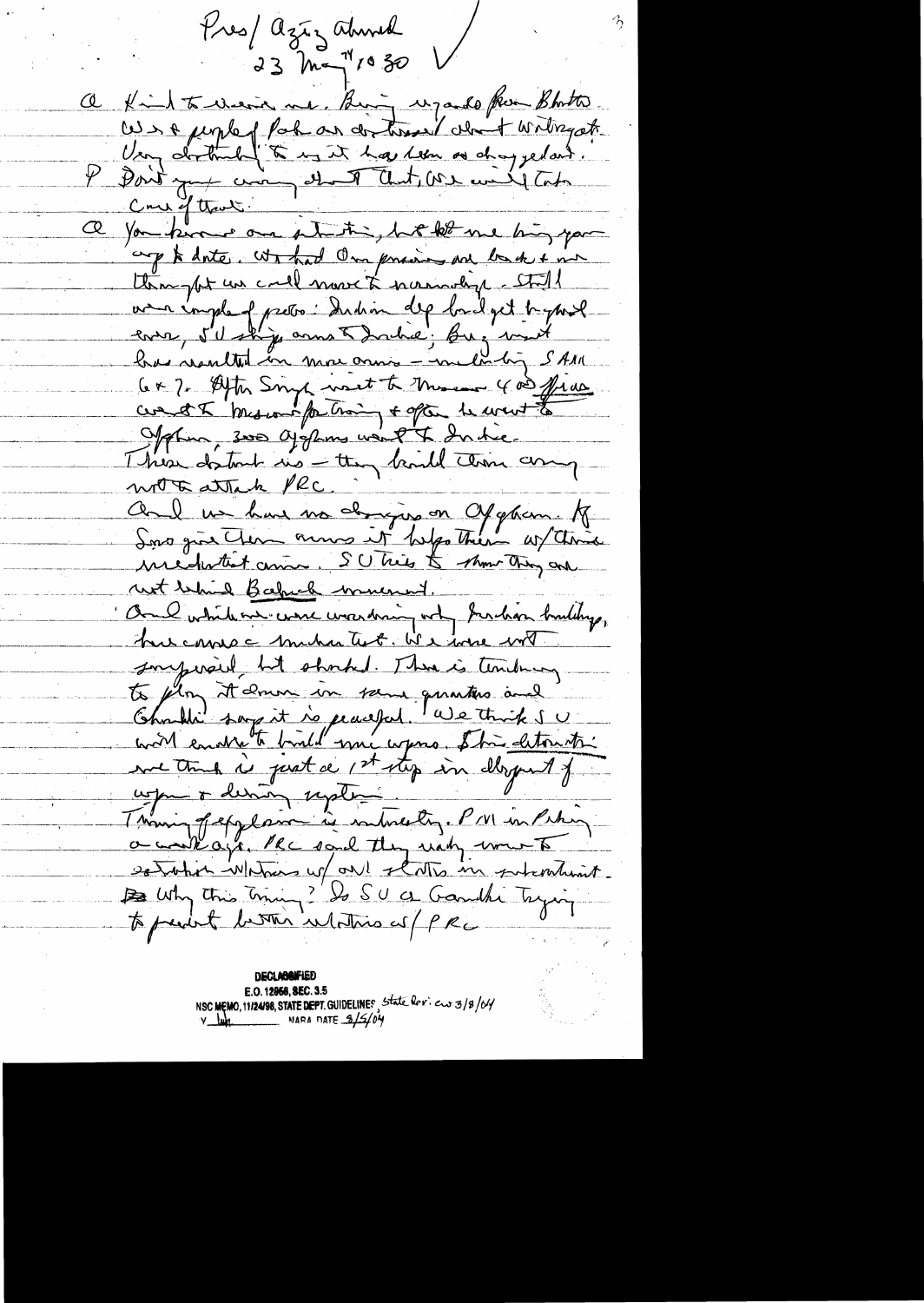agant from a miliard presence of SU on the - and on from then drep. I'de is to fet contact of a Crise, on me must te broughth tout : security part + said would halp suplous it. Ou 14 mont SU sent this & Bankto; So then IV is justing more raise sperfie what Observer in Sor fort one can 2 things crossy has not care still wrote Deally to of two is briggad can gutter un evenit home to pay. But that closent add to conservat U2 inid defensive upons SAM's In his - and appen hushing myth not stand orthmess anton un. Pron would like some help seven. and couch muche paras pois agramante appartement mitrier pouvers aquinst mulencettrak. You gouve via guarante à Intia when with part for no but also atters if more winting get muis. a system which and d mile aut filademail would reduce mention I get trouble infans. It is immediate problem Jon us, but a grand and for ald. because univel-un an bodhing ont, typing F bourbe paparen i Jan breve vous barrel <del>et</del> Big and white decory much . Unot begon us/assessment - you should venter one also -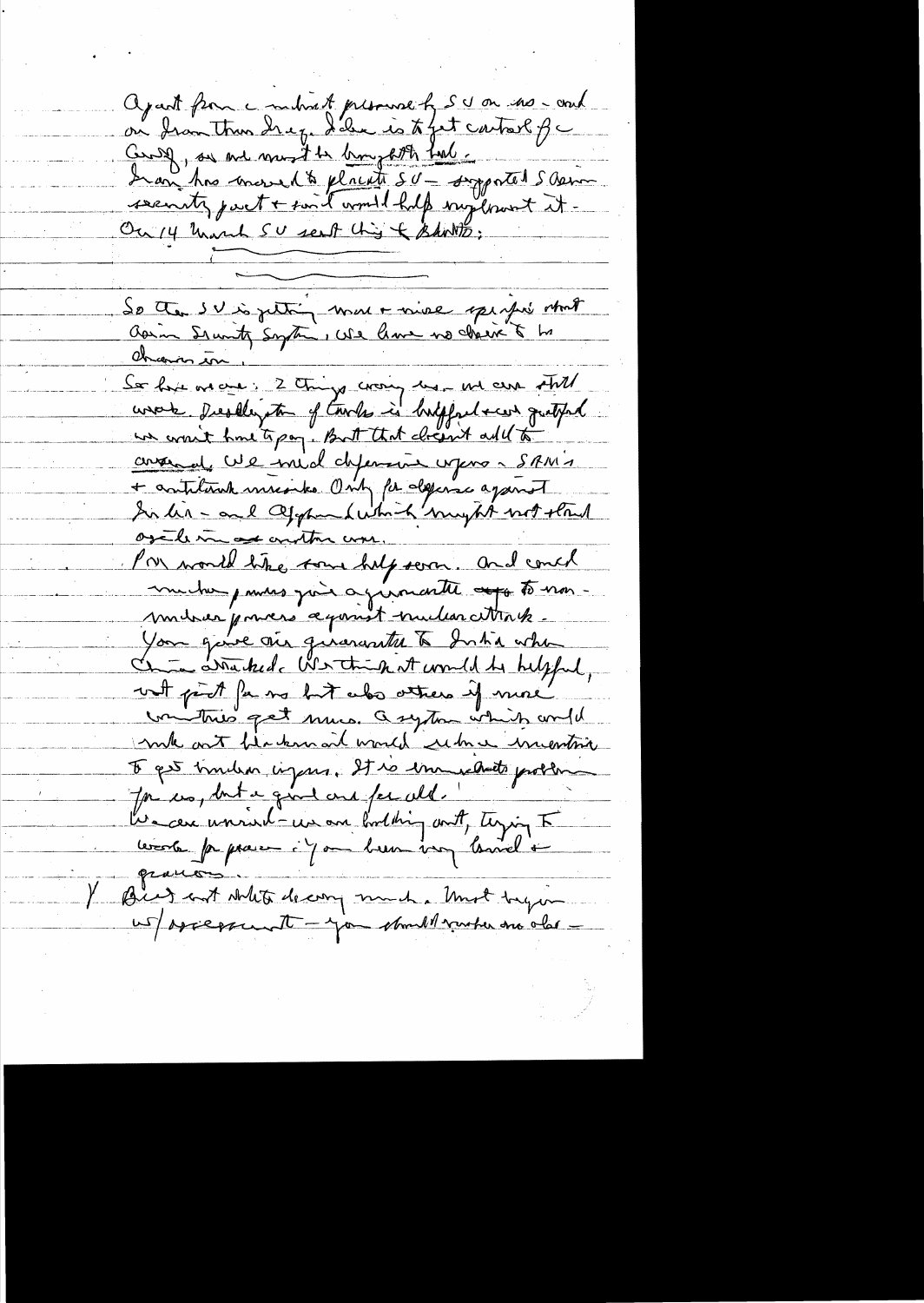a impliation f to line mus - ne will herz jou soyant dame avoit prix the will Pole + the a most mother partiture -as a part of a more to a submin Derma - and must assess that also deter quit is what US cando. for them what hotel this lime hun put on no. We have dres atems embalantantés mont continua cola will se on depending capitalities what we can do Indity a mobility. We will dewhat up concre 2 and We floater. a chaloyne - don't town India in part not exait charached. It think you known it to the of Polarten is a principa to which we are commental. We will not one influence Is help you depend that niche de lembs The Opphinisting is to warrow an minisprient Oppen und la chose comme sonné a gouve.<br>La coule pour voir a lors : une mil holp a au com et mil eguje - cont pourse (2) Moham (3) Your vougt pa quantit We must hold this Use who know who conthe bot.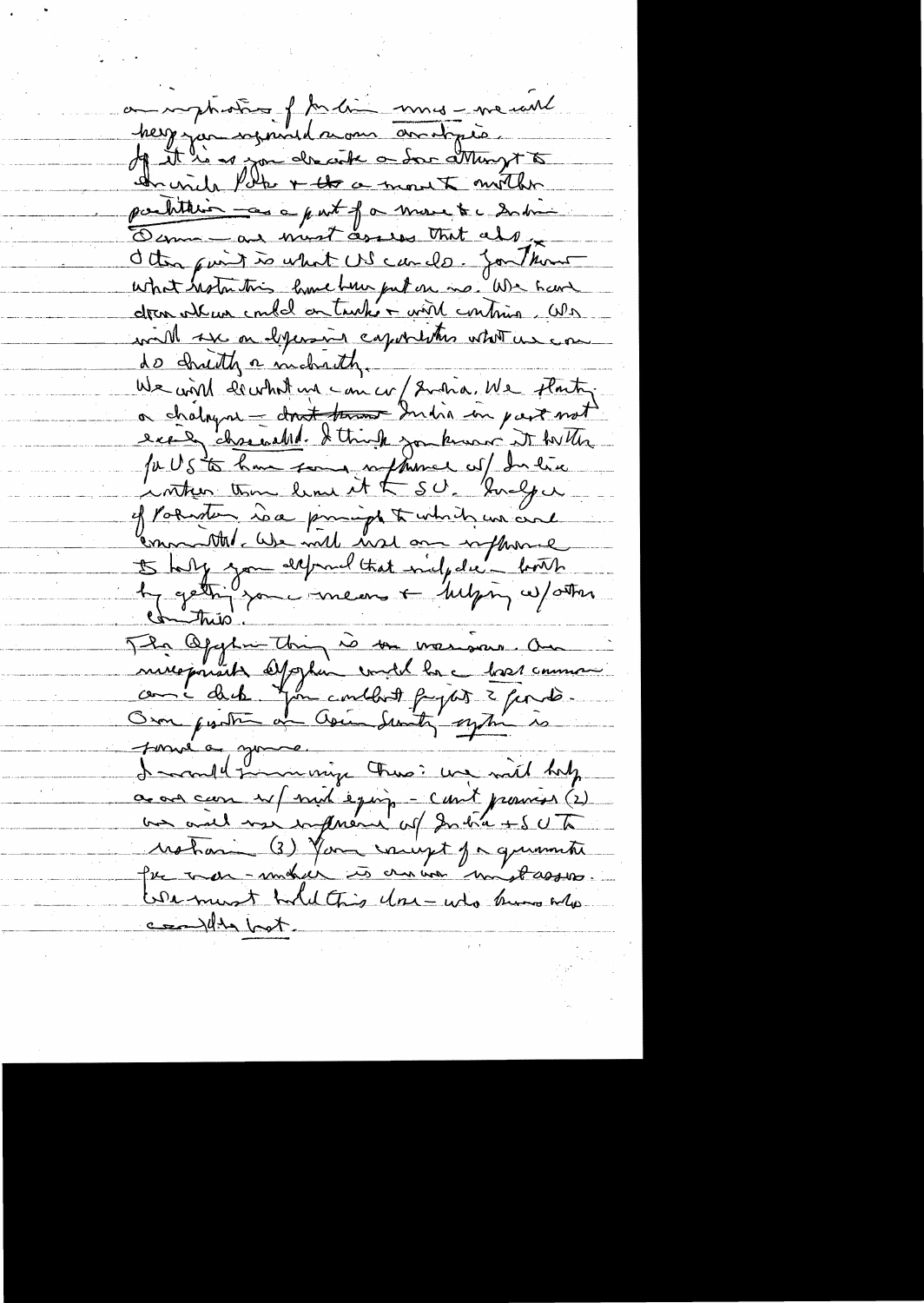The PM is my symmatically both about the mughter + what we could do to good cation of those importants as with made clim or am help & we will use are uphome to forms Inch a witerwally with externally. Simst me um-mis weed some tooks querate - we may not beast to put it in abrentic But a mu combies and home it. رخ PRC is your pund. They don't won't depose it Ardia, Es mont kelp in Sattomach w/ Chrise on this. PRC already this service much crystality Your best tops crefter US - not in collusion, Ant roy, together, and by US playing How in my turn this we metundant Though what I don't you at this of primes were use and it up hitte toppat. But a tries am - + mm apperted and point and there - Former and the - Former of the most of the - Former of the most of the most of the most of the state of the most of the state of the most of the most of the state of the state of the state of Immurme Musica about SU - a Sina. hor about of ghim, serves they many a Some project.<br>But beg close live to Phe , they can't holy much One a 2 king commants jem should beautif to come coton you had grand mothers when